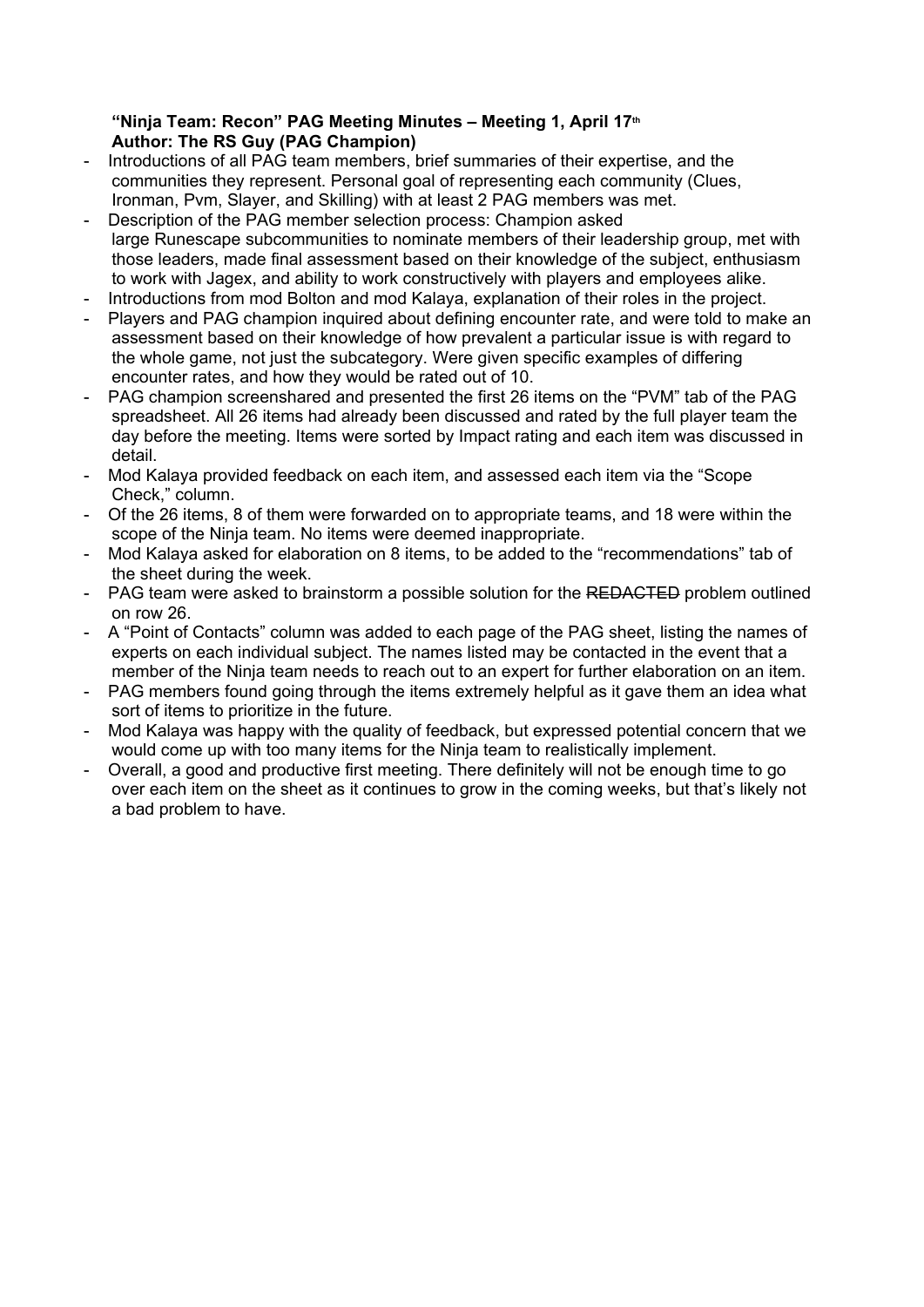## **"Ninja Team: Recon" PAG Meeting Minutes – Meeting 2, April 23rd Author: The RS Guy (PAG Champion)**

- Mod Kari introduced to the group as both a Ninja and a member of the CM team. All members of the Pag team were present.
- Pag champion outlined the meeting objective: to cover the highest impact problems across three categories: Skilling + Achievements, Clue Scrolls, and Other. Expressed concern that some items would not be able to be covered in the meeting due to time constraints, and arranged to have them looked at and "scope checked," by the Ninjas outside of the meetings. Having had just 7 days to work on the sheet, there are already over 200 sorted items.
- Items on the sheet had all been previously discussed, and rated by the entire PAG group on both Impact and Encounter Rate.
- Pag champion screenshared and presented the 17 highest impact items from the Skilling + Achievements page. Of the items presented, 11 were within scope, 5 were forwarded on to appropriate teams, and 1 item was deemed out of scope (Dailyscape reduction, row 2).
- Mod Kalaya requested a list of REDACTED, (row 11)
- Pag champion switched over to clue scrolls, and presented 18 high-impact problems. Of the items presented, 14 were within scope, 3 were forwarded on to the appropriate team, and 1 item was out of scope (globetrotter boots have a semi redundant effect, row 18).
- Mod Kalaya asked for elaboration on a number of the clue issues, which have now been added to the sheet in the "recommendations tab"
- Mod Kalaya asked for possible solutions to the problems on rows 7 and 14, and asked for a complete list of instances where REDACTED. This list will be added to the sheet over the next week.
- Pag champion switched over to the "Other" section, and presented the 18 highest impact items.
- Item one (row 2) is related to the REDACTED.
- Mod Kalaya asked the Pag team if we could create a list of improvements directly related to the Grand Exchange (row 3). This list will be completed before meeting 3.
- Pag team was asked for elaboration on row 9
- The final few minutes were used to look at Ironman mode. A total of 6 items were presented, which started a good dialogue about Ironman balancing, and ways to improve the player experience.
- Every single item presented retained its original encounter rate and impact score that was determined by the player team (as opposed to meeting 1 where some items were adjusted).
- Overall, all parties seemed very pleased with the results of meeting 2. Despite the high volume of items, most suggestions were well received and within the scope of the project.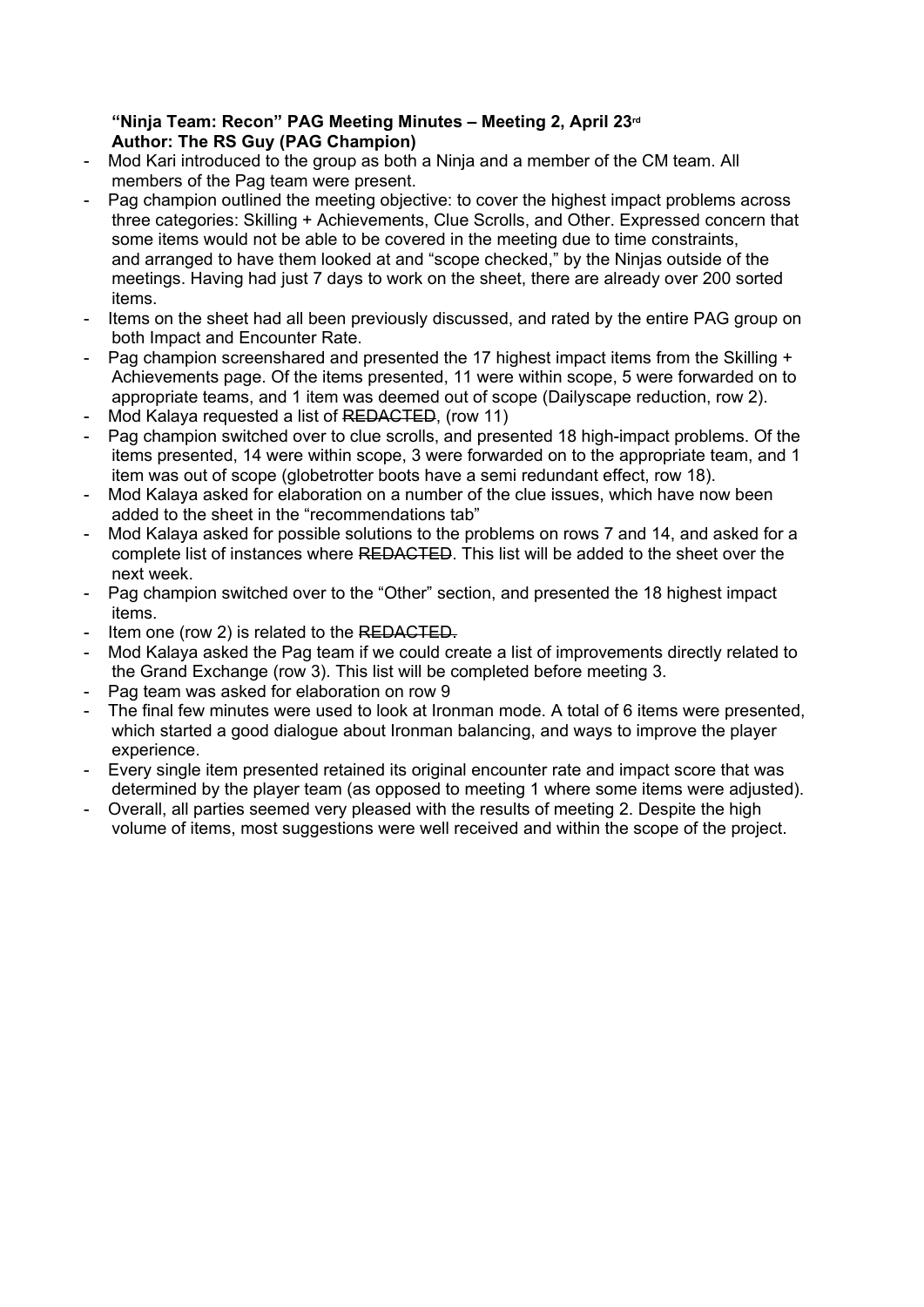## **"Ninja Team: Recon" PAG Meeting Minutes – Meeting 3, April 30th Author: The RS Guy (PAG Champion)**

- Between meetings 2 and 3, Mod Kalaya scope checked over 50 items that the PAG felt did not need elaboration. This was done to save meeting time, and ensure that we would be able to focus on the important or less easily explained items.
- Pag champion kicked things off by presenting the interface fixes that were asked for during the first meeting. Discussed 8+ interfaces that should remain open, or not instantly close when combat initiates.
- Pag champion presented a set of Grand Exchange fixes that were requested in meeting 2 by Mod Kalaya, these included REDACTED.
- PAG champion switched over to the PAG sheet, with the goal of discussing and scope checking all (50) items that the player team had added to the sheet and covered internally, but felt may need elaboration.
- Covered 6 items in Skilling & Achievements, every item introduced was within scope.
- Covered 5 items in PvM (slayer). This category is more empty than the others as there is a lot of crossover between slayer and bossing. Team was asked to look further into item 8 (row 9), and nothing introduced was out of scope.
- Covered 12 items in Clue Scrolls, with 10 items being within scope, and 2 being forwarded on.
- Covered 20 items in PvM bossing. This is by far the longest category, with over 90 total items. Many items were forwarded on as they have potential balancing implications, but some quick fixes were deemed appropriate scope. A meeting with the combat team has been requested for after the PAG program ends, to allow the combat oriented members to elaborate on any items that may require more clarity.
- Did not have time to continue through combat, or look at Ironman. Plan will be to start the final meeting by going over the missed items. It seems possible that every single item will be scope checked by the end of the final meeting, which is impressive considering there are over 250 total items.
- Once again, no items that were presented needed their impact scores or encounter rates adiusted, which is great.
- Before the end of the meeting, Mod Kalaya asked us to choose roughly 15 items from each list, and highlight them as things we would like to see prioritized in a potential "pag strike." Some concern that this could lead to other important elements being put aside, but lots of general excitement to potentially see some of these improvements reaching the live game.
- After the official meeting ended, the PAG team discussed, and highlighted their top items on each page as a group.
- Overall, another productive meeting.